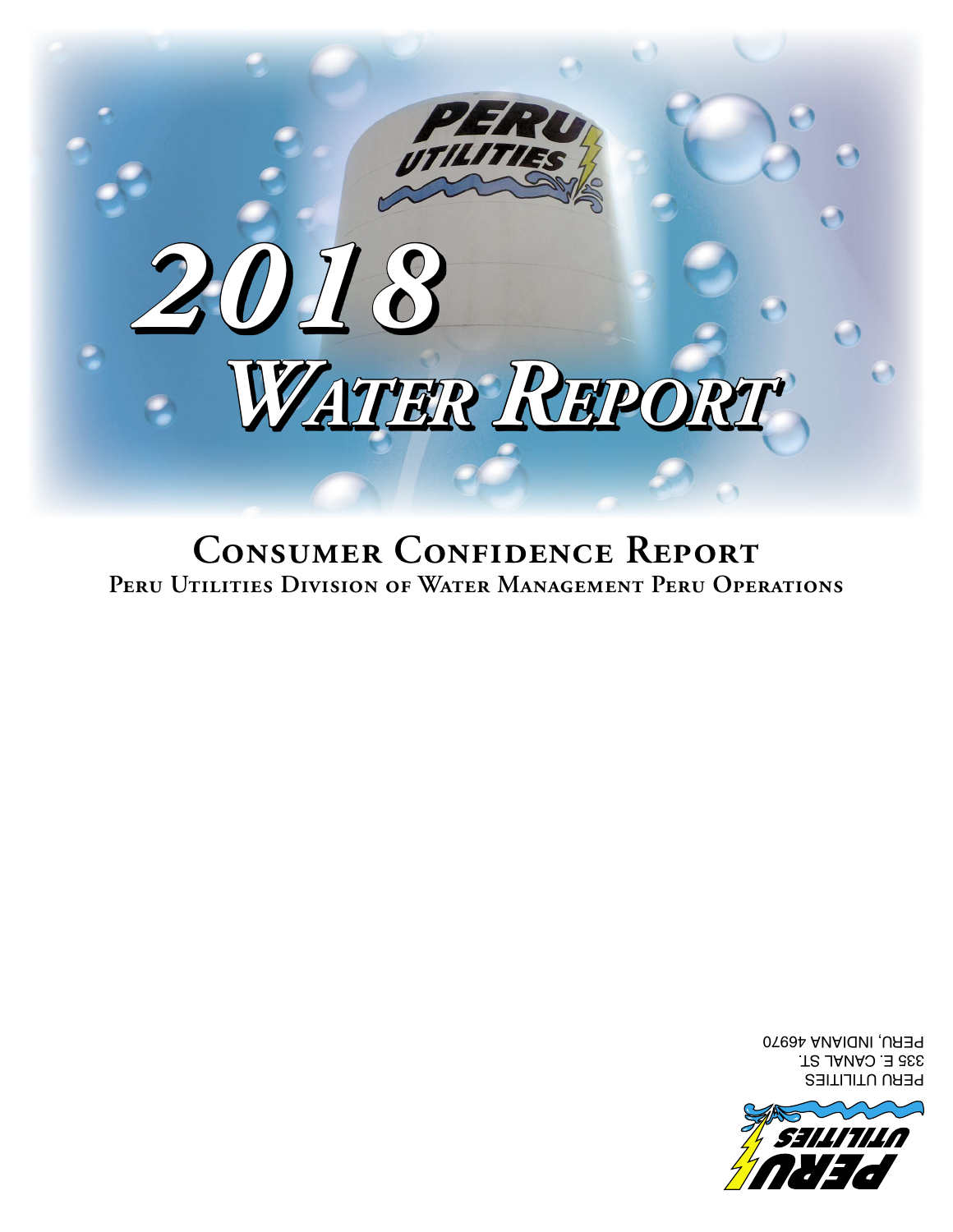## **2018 Annual Drinking Water Quality Report Peru Utilities Division of Water Management Peru Operations**

Peru Utilities Division of Water Management Peru Operations is pleased to present to you the 2018 Annual Water Quality Report. This report is designed to inform you about the quality water and services we deliver to you every day. Our constant goal is to provide you with a safe and dependable supply of drinking water. We want you to understand the efforts we make to continually improve the water treatment process and protect our water resources. Peru Utilities is committed to ensuring the quality of your water.

### **Where Does Our Water Come From?**

The City of Peru lies on the Wabash River, the largest river in Indiana. The Wabash River flows through a deep valley called the Wabash-Maumee Trough which was eroded by flood waters from Glacial Lake Maumee over ten thousand years ago. When flood waters were released from Glacial Lake Maumee, tremendous volumes of water flowed across central Indiana cutting a deep valley into the surficial tills and underlying limestone and bedrock. Before the Wabash-Maumee Trough was cut and before the continental glaciers covered northern Indiana, a great river flowed under central Indiana. This great river, known as the Teays, cut a deep valley into the limestone bedrock that underlies Miami County. Later, during successive periods of continental glaciation, the valley of the Teays carried the sedimentladen meltwaters of the glacial lobes as they underwent cycles of advancement and recession. The large volume of sediment carried by the melt waters was far too great for the waters to carry and slowly the Teays Valley began to fill with sand, gravel and clay. During periods of advancement, the great glacial lobes overpowered the Teays Valley. As the lobes receded, the valley was buried with a mixture of clay, silt and gravel known as glacial till. It was during the last period of continental glaciation that Glacial Lake Maumee formed in east central Indiana from the meltwaters of the receding Erie lobe. The drainage of Lake Maumee was blocked by tongues of ice. When the water rose so high it escaped and actually flowed over the tongues of ice cutting a deep channel through the Wabash-Maumee Trough. The Wabash-Maumee Trough intersected the buried Teays Valley at the present day site of the City of Peru. The overlying till was eroded by the flood waters and the sand and gravel fill of the Teays was exposed. Peru Utilities has five water wells (four in operation) which are

developed in the saturated sand and gravel fill of the Teays Valley. The saturated sand and gravel form an "aquifer". The water of the Teays Valley aquifer comes from rain that has infiltrated into the pore spaces of the sand and gravel and is pumped into our system by our water wells. A copy of the Source Water Assessment may be obtained by calling 765-473-7651.

### **Is My Water Safe?**

Peru Utilities is pleased to report that our drinking water meets or exceeds federal and state requirements. If you have any questions about this report or concerning your water utility, please contact Jamin Beisiegel, Division of Water Management Superintendent, at 765-473-7651. We want our valued customers to be informed about their water utility. If you want to learn more, please attend any of our regularly scheduled board meetings at 335 East Canal Street, Peru, IN. The meeting dates are announced in the Peru Tribune "Upcoming Events" column.

### **Testing Time Period**

**Peru Utilities** routinely monitors for constituents in your drinking water according to Federal and State laws. This table shows the results of our most recent monitoring results. As water travels over the land or underground, it can pick up substances or contaminants such as microbes, inorganic and organic chemicals, and radioactive substances. All drinking water, including bottled drinking water, may be reasonably expected to contain at least small amounts of some constituents. It's important to remember that the presence of these constituents does not necessarily pose a health risk.

### **WATER QUALITY DATA TABLE**

In this table you will find many terms and abbreviations you might not be familiar with. To help you better understand these terms we've provided the following definitions:

*Non-Detects (ND)* – laboratory analysis indicates that the constituent is not present. *Parts per million (ppm) or Milligrams per liter (mg/L)* – one part per million corresponds to one minute in two years or a single penny in \$10,000.

*Parts per billion (ppb) or Micrograms per liter (µg/L)* – one part per billion corresponds to one minute in 2,000 years, or a single penny in \$10,000,000.

*Parts per trillion (ppt) or Nanograms per liter (ng/L)* – one part per trillion

corresponds to one minute in 2,000,000 years, or a single penny in \$10,000,000,000. *Parts per quadrillion (ppq) or Picograms per liter (pCi/L*) – one part per quadrillion corresponds to one minute in 2,000,000,000 years or one penny in \$10,000,000,000,000. *Maximum Contaminant Level* – The "Maximum Allowed" (MCL) is the highest level of a contaminant that is allowed in drinking water. MCLs are set as close to the MCLGs as feasible using the best available treatment technology.

*Maximum Contaminant Level Goal* – The "Goal" (MCLG) is the level of a contaminant in drinking water below which there is no known or expected risk to health. MCLGs allow for a margin of safety.

### **Definitions of terms found in this report**

*Lead:* Lead in drinking water is rarely the sole cause of lead poisoning, but it can add to a person's total lead exposure. All potential sources of lead in the household should be identified and removed, replaced or reduced. If present, elevated levels of lead can cause serious health problems, especially for pregnant women and young children. Lead in drinking water is primarily from materials and components associated with service lines and home plumbing. Our system is responsible for providing high quality drinking water, but cannot control the variety of materials used in plumbing components. When your water has been sitting for several hours, you can minimize the potential for lead exposure by flushing your tap for 30 seconds to 2 minutes before using water for drinking or cooking. If you are concerned about lead in your water, you many wish to have your water tested. Information on lead in drinking water, testing methods, and steps you can take to minimize exposure is available from the Safe Drinking Water Hotline or at http:// www.epa.gov/safewater/lead.

*Nitrate:* Drinking water at levels above 10 parts per million (ppm) is a health risk for infants of less than six months of age. High nitrate levels in drinking water can cause blue baby syndrome. Nitrate levels may rise quickly for short periods of time because of rainfall or agriculture activity. If you are caring for an infant, you should ask for advice from your health care provider.

*MCL's* are set at very stringent levels. To understand the possible health effects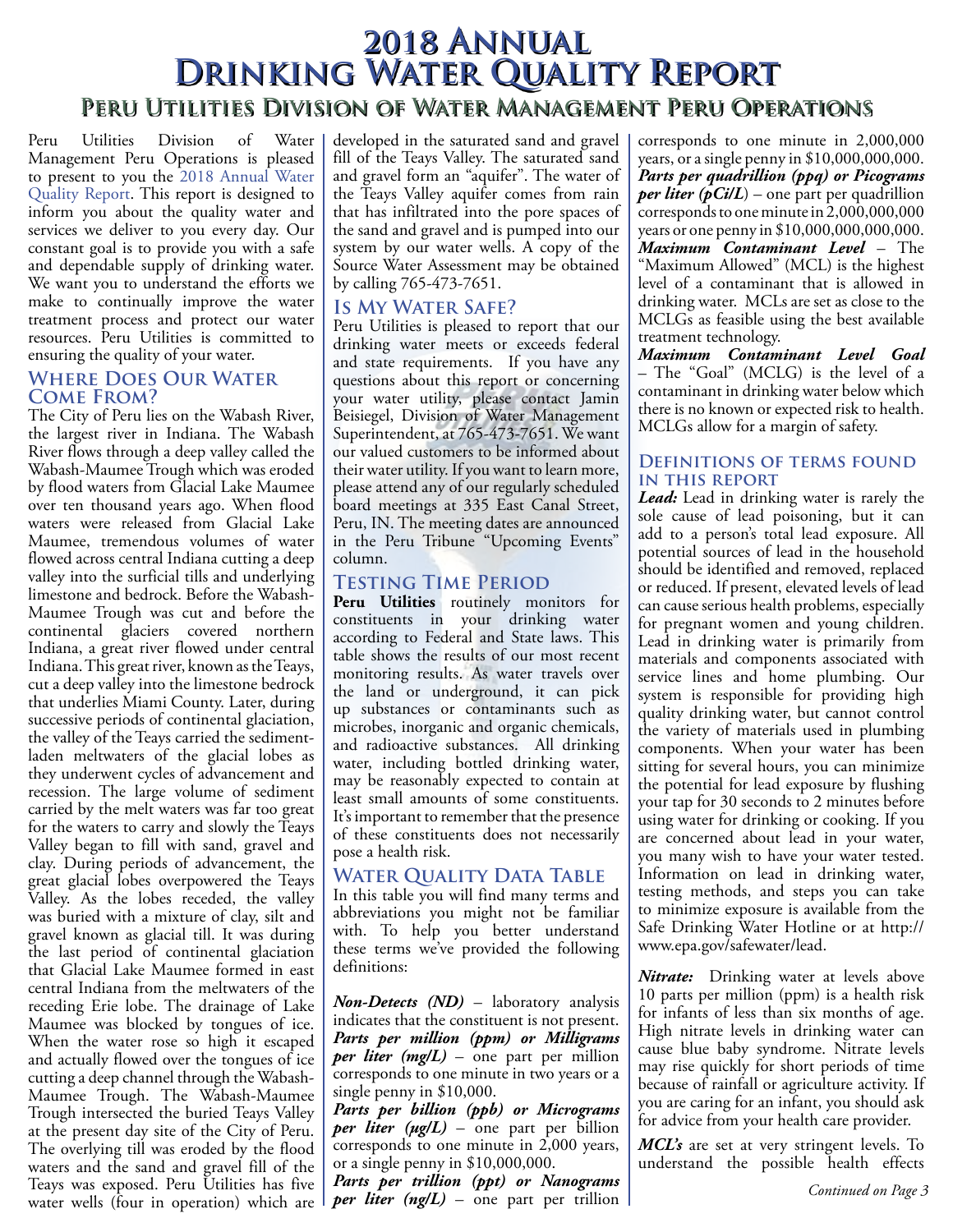### **Test Results Peru Utilities Division of Water Management Peru Operations**

| <b>Contaminant</b>                                                                   | Violation<br>Yes/No | <b>Highest</b><br>No. of<br><b>Positive</b> | Level<br><b>Detected</b> | Unit<br>Measurement | MCLG             | MCL                                                                 | <b>Likely Source of</b><br><b>Contamination</b>                                                                                 |
|--------------------------------------------------------------------------------------|---------------------|---------------------------------------------|--------------------------|---------------------|------------------|---------------------------------------------------------------------|---------------------------------------------------------------------------------------------------------------------------------|
| MICROBIOLOGICAL CONTAMINANTS                                                         |                     |                                             |                          |                     |                  |                                                                     |                                                                                                                                 |
| Total Coliform Bacteria<br>Test Year 2018<br>10 Required Samples taken<br>each month | $\mathbf N$         | $\mathbf{1}$                                |                          |                     | $\boldsymbol{0}$ | Presence of<br>coliform bacteria<br>in $5\%$ of<br>monthly samples. | Naturally present in the environment                                                                                            |
| <b>INORGANIC CONTAMINANTS</b>                                                        |                     |                                             |                          |                     |                  |                                                                     |                                                                                                                                 |
| Fluoride (Test Year 2017)                                                            | N                   |                                             | .47                      | ppm                 | $\overline{4}$   | $\overline{4}$                                                      | Erosion of natural deposits; water additive which<br>promotes strong teeth; discharge from fertilizer<br>and aluminum factories |
| Nitrate (Test Year 2018)                                                             | N                   |                                             | .57                      | ppm                 | 10               | 10                                                                  | Runoff from fertilizer use; leaching from septic<br>tanks, sewage; erosion of natural deposits                                  |
| Barium (Test Year 2017)                                                              | N                   |                                             | 0.09                     | ppm                 | $\mathfrak{2}$   | $\mathfrak{2}$                                                      | Discharge of drilling wastes; discharge from metal<br>refineries; erosion of natural deposits                                   |
| Sodium (Test Year 2017)                                                              | N                   |                                             | 14.5                     | ppm                 | N/A              | N/A                                                                 | Erosion of natural deposits                                                                                                     |
| SYNTHETIC ORGANIC CONTAMINANTS INCLUDING PESTICIDES AND HERBICIDES                   |                     |                                             |                          |                     |                  |                                                                     |                                                                                                                                 |
| Di(2-ethylhexyl)Phthalate<br>(Regulated)<br>Test Year 2018                           | $\mathbf N$         |                                             | <b>ND</b>                | ppb                 |                  | 6                                                                   | Discharge from rubber and chemical factories                                                                                    |
| <b>DISINFECTANTS AND DISINFECTION BY-PRODUCTS</b>                                    |                     |                                             |                          |                     |                  |                                                                     |                                                                                                                                 |
| TTHM [Total<br>Trihalomethanes]<br>Test Year 2018                                    | N                   |                                             | 33.9                     | ppb                 | N/A              | 80                                                                  | By-product of drinking water chlorination                                                                                       |
| HAA5 [Total Haloacetic Acids]<br>Test Year 2018                                      | N                   |                                             | 10.5                     | ppb                 | N/A              | 60                                                                  | By-product of drinking water chlorination                                                                                       |
| <b>LEAD &amp; COPPER RESULTS</b>                                                     |                     |                                             |                          |                     |                  |                                                                     |                                                                                                                                 |
| Lead (Test Year 2018)                                                                | N                   |                                             | 18.6                     | ppb                 | $\boldsymbol{0}$ | 15                                                                  | Corrosion of household plumbing systems;<br>erosion of natural deposits                                                         |
| Copper (Test Year 2018)                                                              | N                   |                                             | .14                      | ppm                 | 1.3              | 1.3                                                                 | Corrosion of household plumbing systems;<br>erosion of natural deposits                                                         |
| RADIOACTIVE CONTAMINANTS                                                             |                     |                                             |                          |                     |                  |                                                                     |                                                                                                                                 |
| Gross alpha excluding radon<br>and uranium<br>Test Year 2018                         | $\mathbf N$         |                                             | 2.76                     | pCi/L               | $\boldsymbol{0}$ | 15                                                                  | Erosion of natural deposits                                                                                                     |

### **DEFINITIONS (CONTINUED FROM PAGE 2)**

described for many regulated constituents, a person would have to drink 2 liters of water every day at the MCL level for a lifetime to have a one-in-a-million chance of having the described health effect.

*Monitoring Waivers:* Monitoring Waivers were granted by the State of Indiana for polychlorinated biphenyls (PCB'S) and for dioxin since it was determined that the Peru wells are not under the direct influence of surface water. This waiver was granted in August of 2011 and covers the testing time period of January 1st, 2011 thru December 31st, 2019.

A Chlorine "Susceptibility" Monitoring Waiver was granted by the State of Indiana for glyphosate and cyanide provided that

Peru continues to disinfect the drinking water or the State of Indiana provides notice that the monitoring requirements have changed. This waiver was granted in August of 2011 and covers the testing time period of January 1st, 2011 thru December 31st, 2019.

An Asbestos Waiver was granted by the State of Indiana in August of 2011 since it was determined that Asbestos-cement pipe is not used in the drinking water distribution system. The waiver covers the testing time period of January 1st, 2011 thru December 31st, 2019 unless asbestos-cement pipe is added to the distribution system or the State of Indiana provides notice that the requirements have changed.